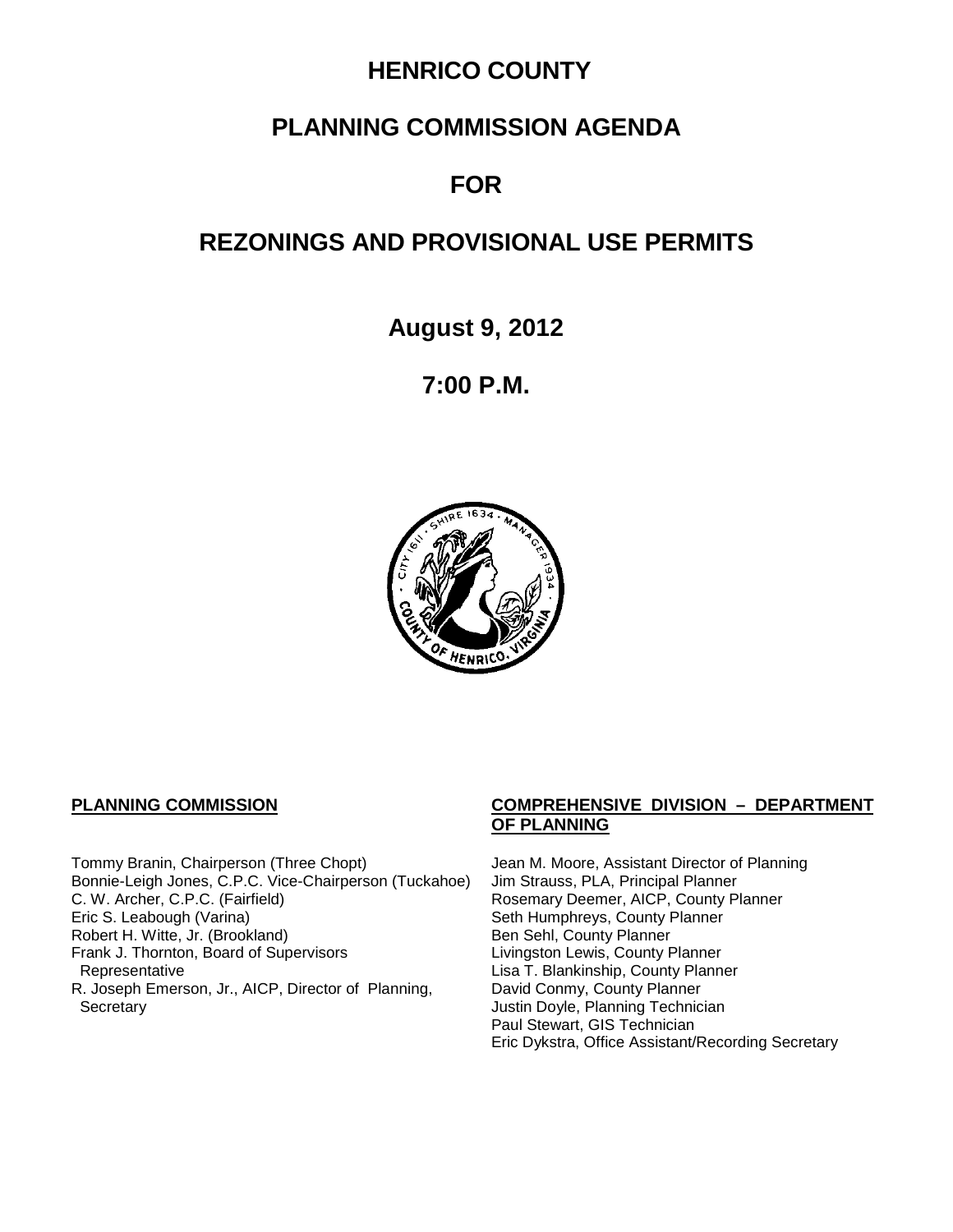#### **PLANNING COMMISSION REZONING MEETING FINAL AGENDA AUGUST 9, 2012**

**BEGINNING AT 7:00 P.M.**

**WELCOME:**

**PLEDGE OF ALLEGIANCE:**

**RECOGNITION OF NEWS MEDIA:**

**CALL TO ORDER:**

**REQUESTS FOR WITHDRAWALS AND DEFERRALS: (0); (2)**

**REQUESTS FOR EXPEDITED ITEMS: (1)**

**CASES TO BE HEARD: (1)**

#### **BROOKLAND:**

**C-22C-12 HHHunt Communities for HHHunt Homes, LC:** Request to amend proffered conditions accepted with Rezoning Case C-24C-04 on Parcels 761-769-5168 and 761-769-5274 located on the south line of Springfield Road (State Route 157) approximately 260' west of its intersection with Staples Mill Road (U.S. Route 33). The applicant proposes to amend Proffer 22 related to garages. The existing zoning is R-5AC General Residence District (Conditional). The 2026 Comprehensive Plan recommends Urban Residential, density should range from 3.4 to 6.8 units per acre. **Staff – Ben Sehl Recommended for Approval**

**VARINA: None**

# **FAIRFIELD:**

**Jennifer D. Mullen for Weatherfield Farms, LLC: Request to** conditionally rezone from R-3C One-Family Residence District (Conditional) to R-5AC General Residence District (Conditional) part of Parcel 811-732-3013 containing 31.02 acres located on the north line of Creighton Road at its intersection with Carolee Drive and from R-3C One-Family Residence District (Conditional) to C-1 Conservation District part of Parcel 811-732-3013 containing 21.22 acres located approximately 1,500' north of Creighton Road at its intersection with Carolee Drive. The applicant proposes no more than 81 residential lots and a conservation district. The R-5A District allows a minimum of 5,625 square feet and a maximum density of 6.0 units per acre. The uses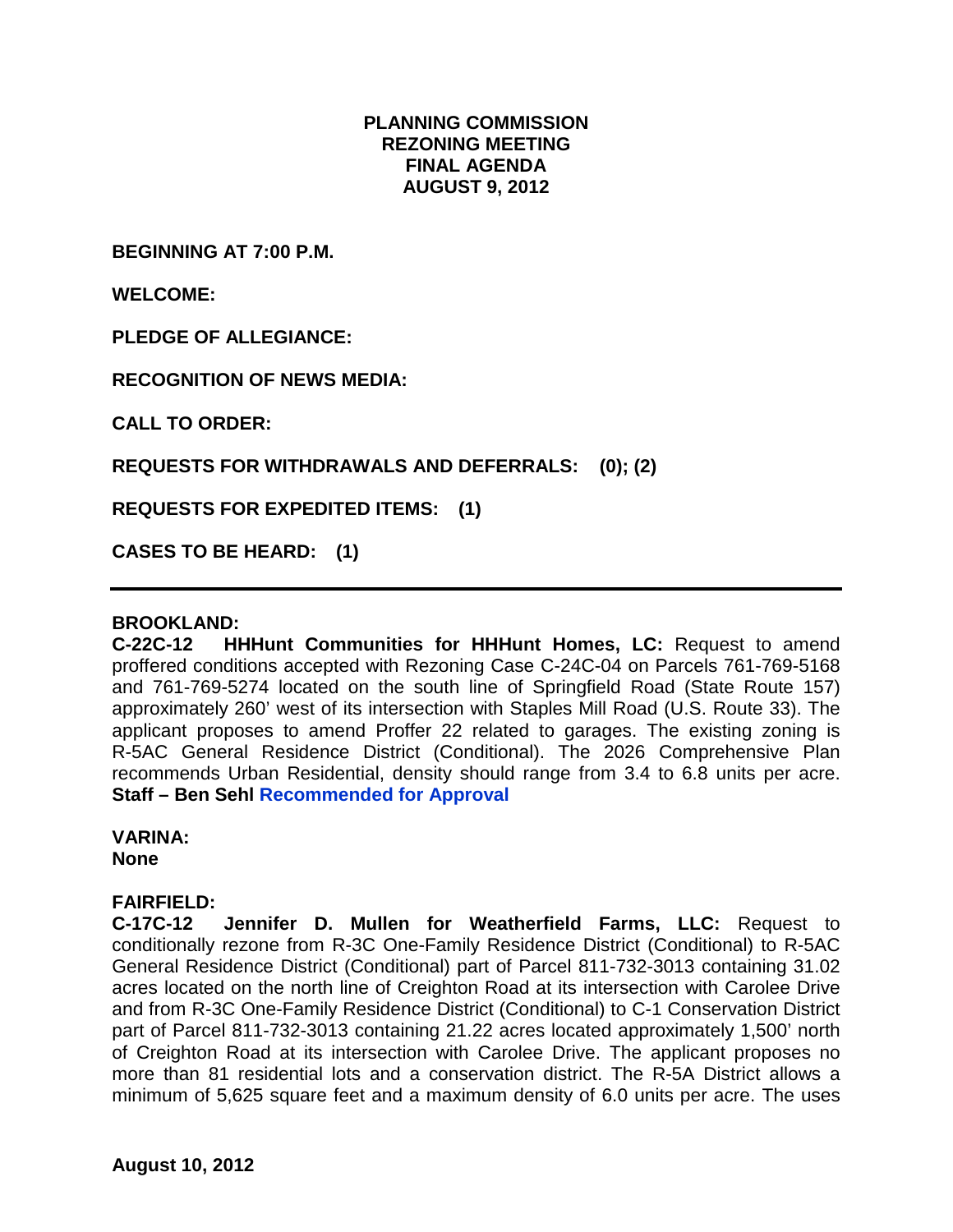will be controlled by zoning ordinance regulations and proffered conditions. The 2026 Comprehensive Plan recommends Suburban Residential 2, density should not exceed 3.4 units per acre, and Environmental Protection Area. **Staff – Lisa Blankinship (Deferral Requested to the September 13, 2012 Meeting) Deferred to the September 13, 2012 Meeting**

**C-23C-12 Delores Johnson for Dana's Habitat, Inc./Unique Lessons:** Request to amend proffered conditions accepted with Rezoning Case C-35C-93 on Parcel 783- 762-9328 located on the west line of Brook Road (U.S. Route 1) between New York and Pennsylvania Avenues. The applicant proposes to amend Proffer 2 related to prohibited uses to allow for adult day services. The existing zoning is O-1C Office District (Conditional). The 2026 Comprehensive Plan recommends Office. **Staff – Lisa Blankinship (Expedited Agenda Requested) Recommended for Approval**

### **THREE CHOPT:**

**C-18C-12 James Theobald for Atack WB Investors, LLC:** Request to rezone from A-1 Agricultural District to B-2C Business District (Conditional) part of Parcel 730-765- 7288 containing 5.0 acres located along the north line of W. Broad Street (U.S. Route 250) at the Goochland County line; from A-1 Agricultural District to O-3C Office District (Conditional) part of Parcels 730-765-7288, 730-766-8989, 731-766-6068, and 731-766- 8757 containing 16.6 acres located along the north line of W. Broad Street (U.S. Route 250) approximately 730' east of the Goochland County line; from A-1 Agricultural District to R-6C General Residence District (Conditional) part of Parcels 730-766-8989, 731-766-6068, 731-766-8757, and 730- 765-7288 containing 38.0 acres located on the north line of W. Broad Street (U.S. Route 250) bounded by the Goochland County line to the west and Interstate 64 to the north; and from A-1 Agricultural District to RTHC Residential Townhouse District (Conditional) part of Parcel 730-766-8989 containing 10.7 acres located 1000' north of the north line of W. Broad Street (U.S. Route 250) bounded by the Goochland County line to the west and Interstate 64 to the north. The applicant proposes a development consisting of office, retail, residential townhouses, and multifamily dwelling units. The R-6 District allows a maximum gross density of 19.8 units per acre. The RTH District allows a maximum gross density of nine (9) units per acre. The uses will be controlled by zoning ordinance regulations and proffered conditions. The 2026 Comprehensive Plan recommends Urban Mixed-Use and Environmental Protection Area. The site is in the West Broad Street Overlay District. **Staff – Ben Sehl (Deferral Requested to the September 13, 2012 Meeting) Deferred to the September 13, 2012 Meeting**

#### **TUCKAHOE: None**

**PUBLIC HEARING ON ZONING ORDINANCE AMENDMENTS-** To Amend and Reordain Section 24-106 Titled "Plan of development (POD), administrative and schematic site plans" and Section 24-106.2 Titled "Landscaping, tree cover, screen and buffer requirements, transitional buffering and design standards" of the Code of the County of Henrico to Repeal Provisions for Appealing to the Board of Supervisors.